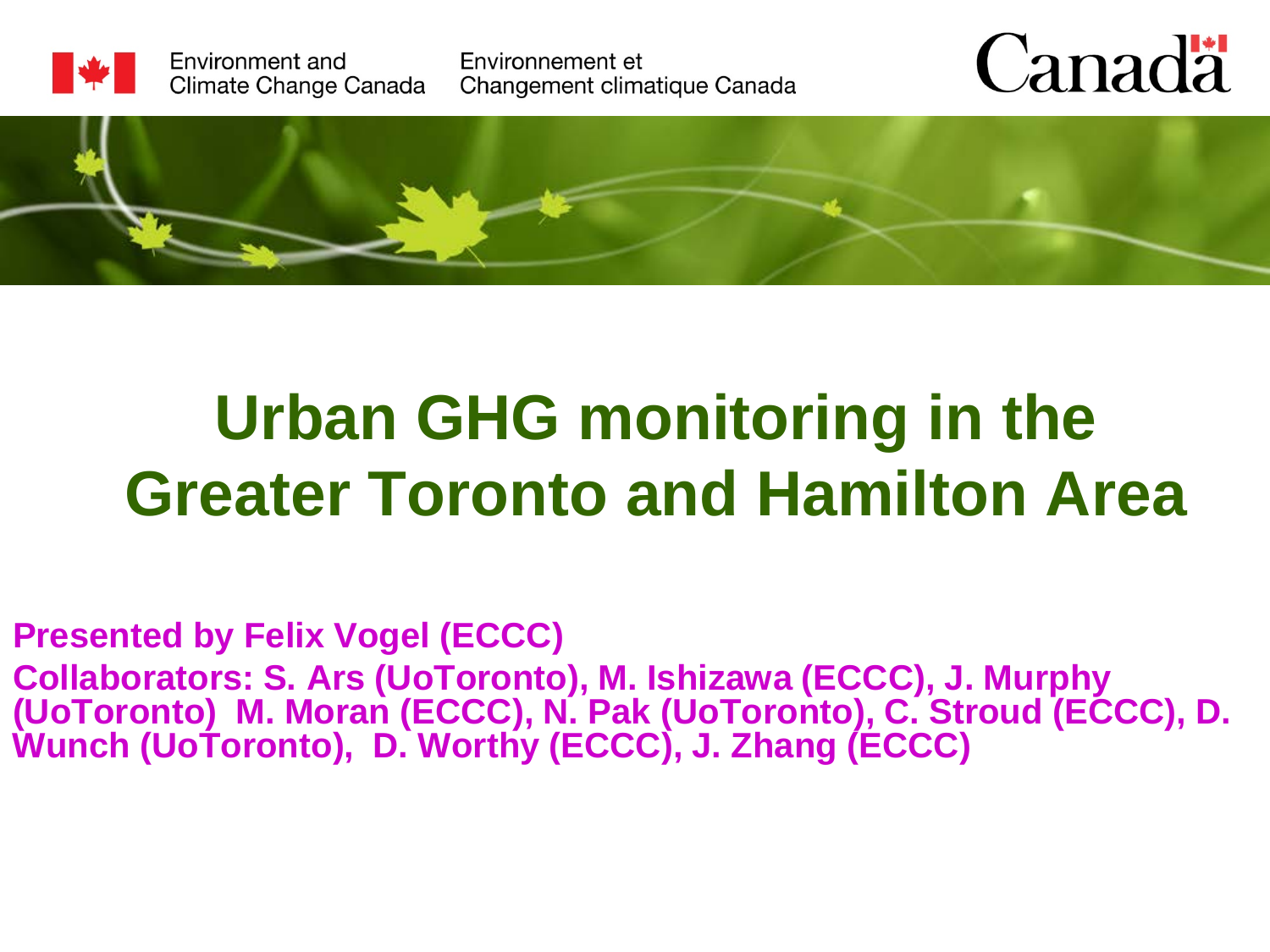## **Monitoring urban CH<sub>4</sub> levels**



- $\triangleright$  International coordination
- $\triangleright$  So far ca. 3000km mobile surveys in Greater Toronto (bike and truck)
- $\triangleright$  First emission rate estimates (local scale modelling)
- $\triangleright$  High-resolution modelling (and inventories) 2.5x2.5km<sup>2</sup>

Page 2 – October-22-18





Environnement et Changement climatique Canada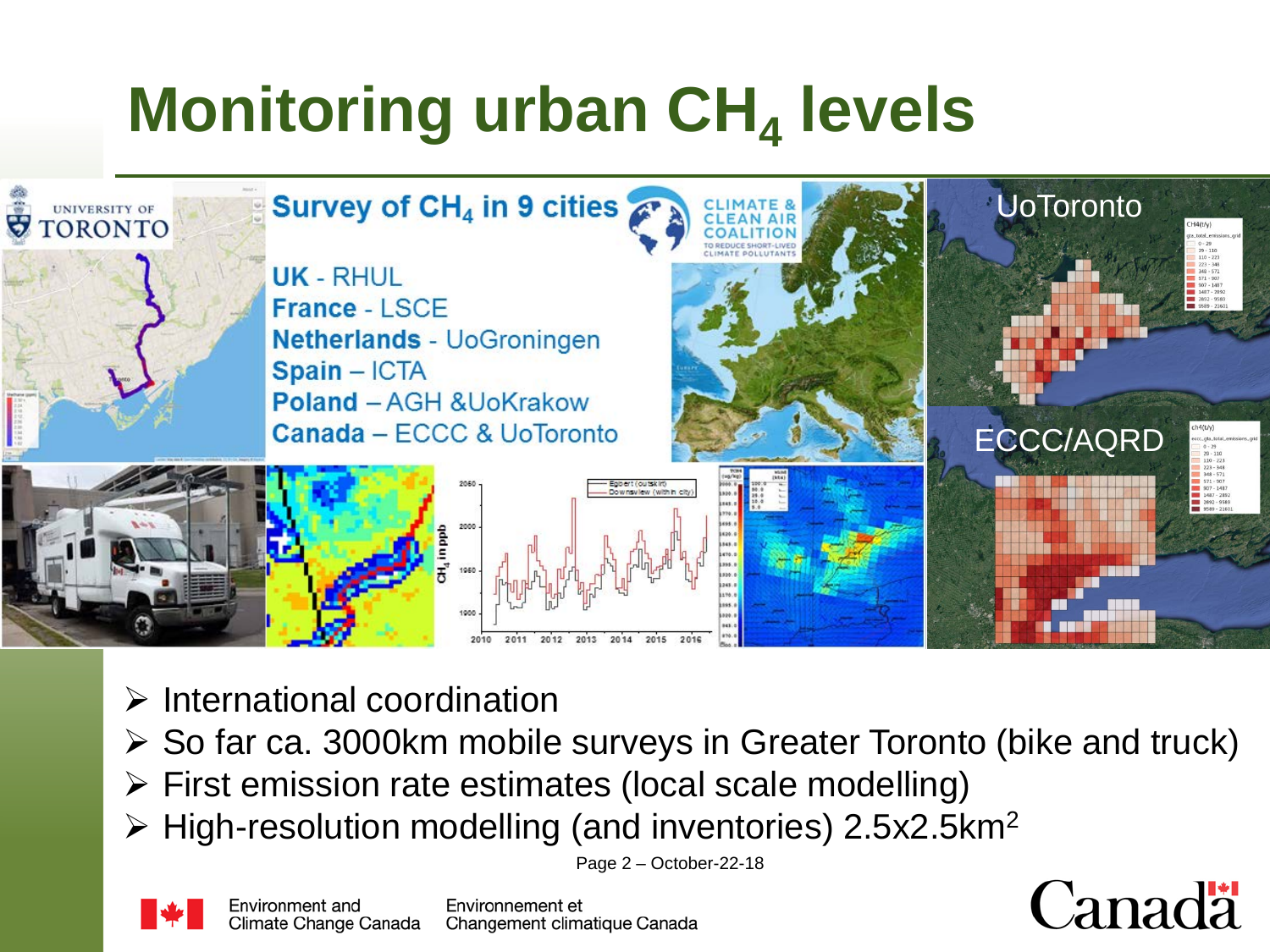## **Monitoring urban CO<sub>2</sub> levels**



- $\triangleright$  New high-resolution inventory (2.5x2.5km<sup>2</sup>) and modelling framework developed (including 13C)
- $\geq$  4x continuous in-situ stations started 2003 (2) and 2014 (+2)
- Upcoming 4x EM27/SUN stations (2xECCC, 2x UoToronto)
- $\triangleright$  Lower-cost medium precision CO<sub>2</sub> instruments (SenseAir HPP3.2)



Page 3 – October-22-18



Environnement et Changement climatique Canada